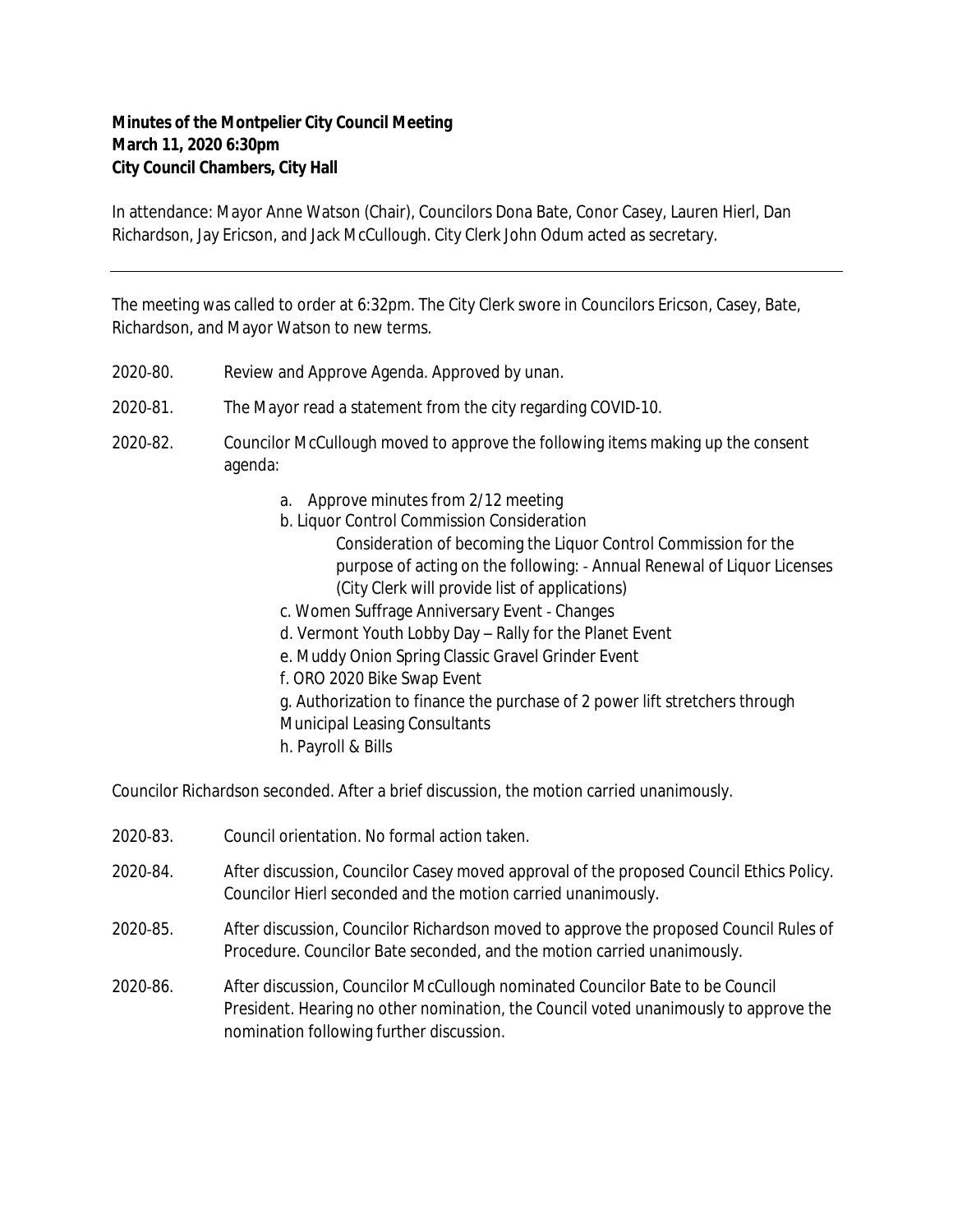After discussion, Councilor Hierl nominated Councilor McCullough to be Council Vice President. Hearing no other nomination, the Council voted unanimously to approve the nomination following further discussion.

After discussion, Councilor Bate nominated Councilor Richardson to be Council Parliamentarian. Hearing no other nomination, the Council voted unanimously to approve the nomination following further discussion.

- 2020-87. After discussion, the Council agreed on the following councilor committee appointments without formal action:
	- Americans with Disabilities Committee: Councilor McCullough.
	- Building Code Appeals Committee: Councilors Richardson and Hierl.
	- Capital Improvement Plan Committee: Councilors Ericson and Richardson, and Mayor Watson.
	- VT Regional Planning Commission, Transportation Committee: Councilor Bate.
	- Community Justice Center Citizen Advisory Board: Councilor Casey.
	- City Hall Art Committee: Councilors Richardson, Ericson, and Bate.
	- Energy Advisory Committee: Mayor Watson and Councilor Hierl.
	- Harry Sheridan Scholarship: Mayor Watson.
	- Housing Task Force: Councilor McCullough
	- Housing Trust Fund: Councilor McCullough
	- Investment Committee: Councilor Casey
	- Montpelier Alive Board: Councilor Jay
	- Social & Economic Justice Advisory Committee: Councilor Hierl
	- Transportation Infrastructure: Councilors Bate and McCullough
	- T.W. Wood Board: Councilor Richardson
	- Liaison Parks Commission: Councilor Bate
- 2020‐88. Marian Wolz addressed the Council regarding her candidacy for appointment to the Conservation Commission. Councilor Richardson moves Marian Wolz be appointed to the Conservation Commission. Councilor Bate seconded and the motion carried unanimously.
- 2020‐89. Councilor McCullough moved to appoint Joseph Kiernan to the Development Review Board. Councilor Casey seconded and the motion passed unanimously.
- 2020‐90. Councilor McCullough moved to appoint Brian Powell to the Historic Preservation Commission. Councilor Bate seconded and the motion carried unanimously.
- 2020‐92. Councilor Casey moved to appoint Meryem Kohn to the Social and Economic Justice Advisory Committee. Councilor Richardson seconded, and the motion carried unanimously.
- 2020‐94. The Council discussed the schedule for strategic planning. No formal action taken.
- 2020‐97. The Council held a brief discussion of emergency procedures around COVID-19.
- 2020‐98. Councilor Bate gave Parks Commission and Transportation Infrastructure Committee reports, and offered thanks to voters for their support.